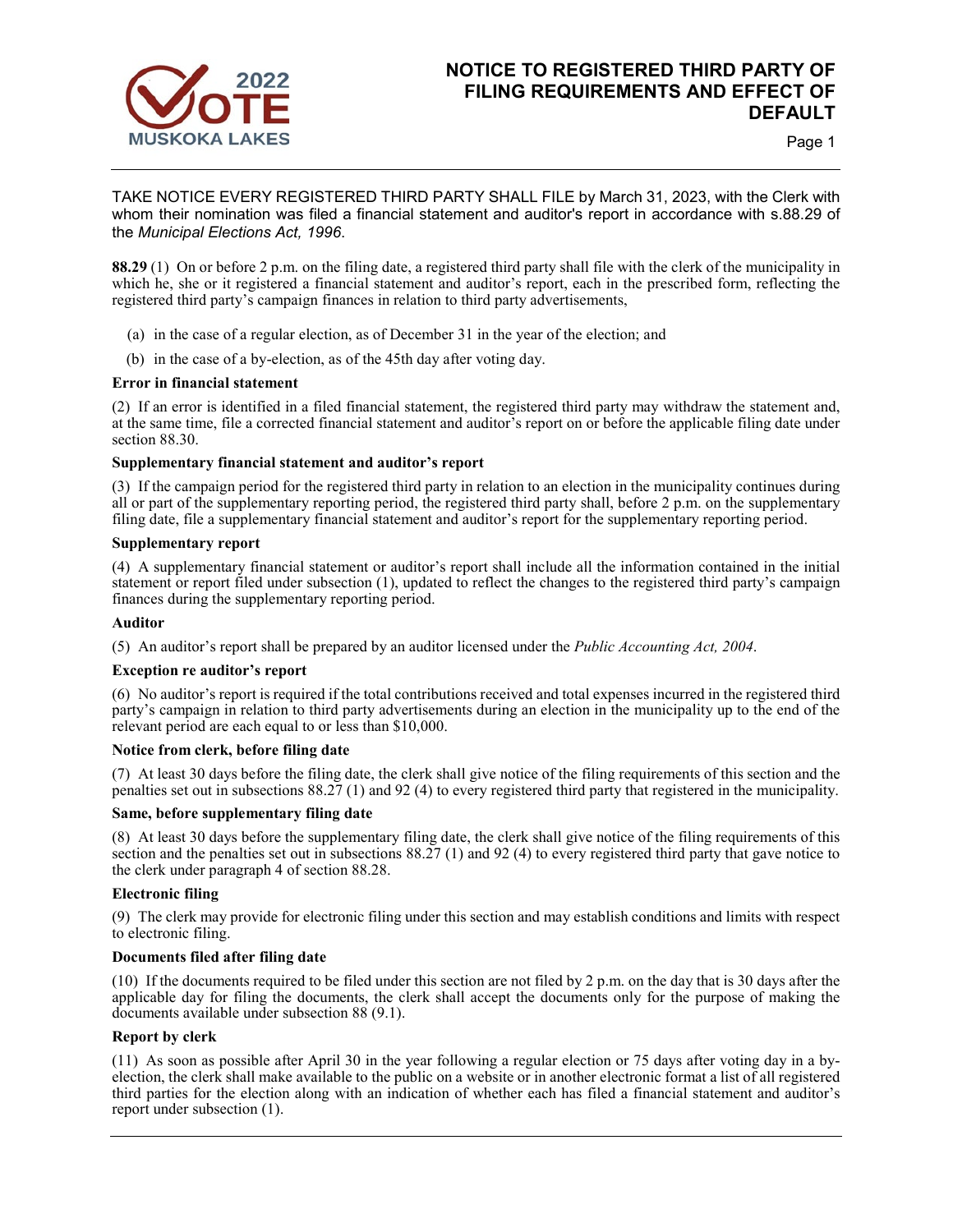

# **NOTICE TO REGISTERED THIRD PARTY OF FILING REQUIREMENTS AND EFFECT OF DEFAULT**

Page 2

### **Effect of default by registered third party**

**88.27** (1) Subject to subsection (6) and in addition to any other penalty that may be imposed under this Act, an individual, corporation or trade union that is registered as a registered third party in relation to an election in a municipality is not entitled to register in relation to a subsequent election in the municipality until after the next regular election has taken place,

- (a) if the registered third party fails to file a document as required under section 88.29 or 88.32 by the relevant date;
- (b) if a document filed under section 88.29 shows on its face a surplus, as described in section 88.31, and the registered third party fails to pay the amount required by subsection 88.31 (4) to the clerk by the relevant date;
- (c) if a document filed under section 88.29 shows on its face that the registered third party has incurred expenses exceeding what is permitted under section 88.21; or
- (d) if a document filed under section 88.32 shows on its face a surplus and the registered third party fails to pay the amount required by that section by the relevant date. 2016, c. 15, s. 61.

#### **Notice of default**

(2) In the case of a default described in subsection (1), the clerk shall notify the registered third party in writing that the default has occurred and shall make available to the public the name of the registered third party and a description of the nature of the default. 2016, c. 15, s. 61.

#### **Application to court**

(3) The registered third party may, before the last day for filing a document under section 88.29 or 88.32, apply to the Superior Court of Justice to extend the time for filing the document under that section and, if the court is satisfied there are mitigating circumstances justifying a later date for filing the document, the court may grant an extension for the minimum period of time necessary to enable the registered third party to file the document but the court shall not grant an extension of more than 90 days. 2016, c. 15, s. 61.

#### **Notice to clerk**

(4) If a registered third party makes an application under subsection (3), the registered third party shall notify the clerk in writing before 2 p.m. on the last day for filing a document under section 88.29 or 88.32 that the application has been made. 2016, c. 15, s. 61.

### **Effect of extension**

(5) If the court grants an extension under subsection (3), the penalty set out in subsection (1) applies only if the registered third party has not filed the document before the end of the extension. 2016, c. 15, s. 61.

### **Cessation of penalty**

(6) The penalty set out in subsection (1) for a default described in clause (1) (a) does not take effect if, no later than 2 p.m. on the day that is 30 days after the applicable day for filing the document, the registered third party files the relevant document as required under section 88.29 or 88.32 and pays the clerk a late filing fee of \$500. 2016, c. 15, s. 61.

### **Late filing fee**

(7) The late filing fee is the property of the municipality. 2016, c. 15, s. 61.